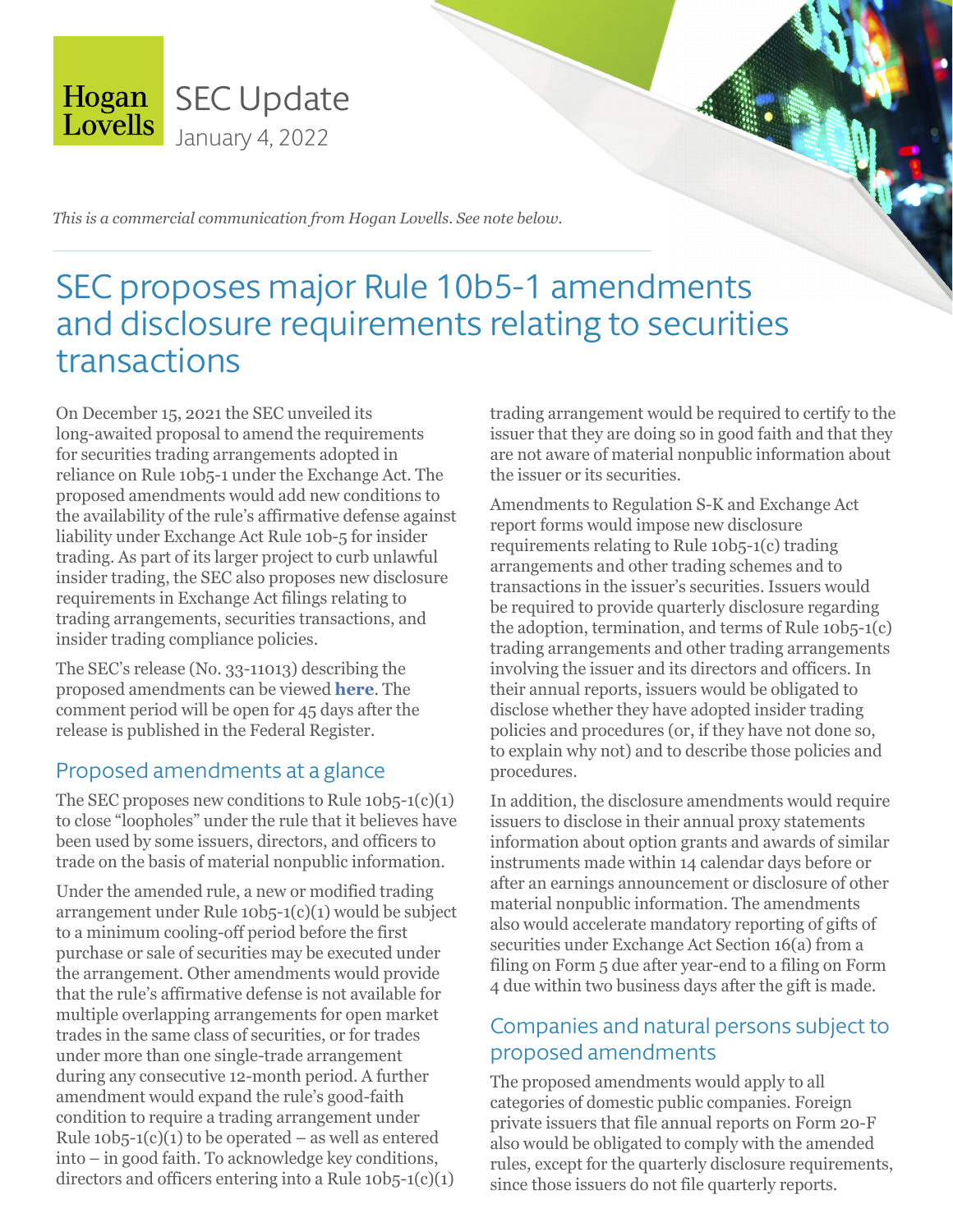Any natural person adopting a Rule 10b5-1(c)(1) trading arrangement would be required to comply with the proposed exclusion of multiple overlapping trading arrangements and single-trade arrangements, as well as the proposed amendment to the good-faith provision. Only directors and officers would be subject to the proposed cooling-off period and certification requirements. The SEC explains that it proposes limiting the latter requirements to directors and officers – rather extending them to all issuer employees – because such insiders are responsible for making and overseeing corporate decisions, have greater control over or knowledge about the timing and substance of corporate disclosures, and are more likely to be aware of material nonpublic information.

For these purposes, "officer" would be defined in accordance with Rule 16a-1(f) under the Exchange Act, which is substantially similar to the standard for designating "executive officers" under Exchange Act Rule 3b-7.

### Description of proposed amendments

#### *New conditions to Rule 10b5-1(c)(1)*

Rule 10b5-1(c)(1) establishes an affirmative defense to liability under Rule 10b-5 if the purchase or sale of securities is made pursuant to a trading arrangement in the form of a binding *contract*, an *instruction* to another person to execute the trade for the instructing person's account, or a *written plan*. Rule 10b5-1(c)(2) provides a separate affirmative defense designed solely for traders that are not natural persons.

The SEC proposes new conditions to the availability of the affirmative defense under Rule 10b5-1(c)(1) to address concerns that some issuers and insiders have abused the rule to "opportunistically trade securities on the basis of material nonpublic information in ways that harm investors and undermine the integrity of the securities markets." The SEC states that the conditions are intended to work "in tandem" to reduce such unlawful insider trading in reliance on the rule.

*Mandatory cooling-off period*. Rule 10b5-1(c)(1) does not currently impose a minimum waiting period after adoption of a trading arrangement before the first purchase or sale of securities may be executed, although many arrangements incorporate such "cooling-off" periods of varying durations.

The SEC proposes to require a minimum 120-day cooling-off period before the first transaction under *director and officer* trading arrangements and a minimum 30-day cooling-off period before the first transaction under *issuer* trading arrangements as a condition of the availability of the rule's affirmative

defense. The SEC expects that any material nonpublic information of which the trader might be aware when entering into a trading arrangement – contrary to a key condition of Rule  $10b5-1(c)(1)$  – likely will become stale during the cooling-off period and thereby preclude the trader from profiting from the informational advantage when the first transaction occurs.

The mandatory cooling-off period would begin after the date on which the Rule  $10b5-1(c)(1)$  trading arrangement is adopted, which would include the adoption date for a "modified" as well as a new arrangement. Accordingly, if an existing trading arrangement is modified, a new cooling-off period would begin after the modification date. The amended rule would clarify that a "modification" of an existing arrangement would include the cancellation of one or more trades, which would be deemed to terminate the arrangement in its entirety and begin a new cooling-off period. The SEC believes that the restart of the cooling-off period in these circumstances should discourage participants from selectively canceling a planned trade.

The 120-day cooling-off period for director and officer trading arrangements would exceed the duration of a fiscal quarter. The SEC explains that it has fixed this period to minimize the chances that any trades would occur under a trading arrangement adopted during a particular quarter until the issuer discloses its financial results for the quarter. In the SEC's view, this cooling-off period "would deter insiders from seeking to capitalize on unreleased material nonpublic information" for the quarter in which they adopt a trading arrangement.

Issuers sometimes structure the operation of their share repurchase programs as Rule  $10b5-1(c)(1)$ trading arrangements. The application of a mandatory 30-day cooling-off period could affect the timing of trading plan adoptions by such issuers, particularly those that use multiple sequential short-term plans to span trading blackout periods.

*Exclusion of multiple overlapping trading arrangements*. The SEC proposes to eliminate Rule  $10b5-1(c)(1)$ 's affirmative defense for any issuer, director, or officer that establishes multiple overlapping trading arrangements for open market purchases or sales of the same class of securities.

The SEC indicates that it has proposed this restriction to preclude the use by insiders of multiple overlapping trading arrangements to selectively cancel individual trades on the basis of material nonpublic information, or to commence trades soon after the adoption of a new trading arrangement or the modification of an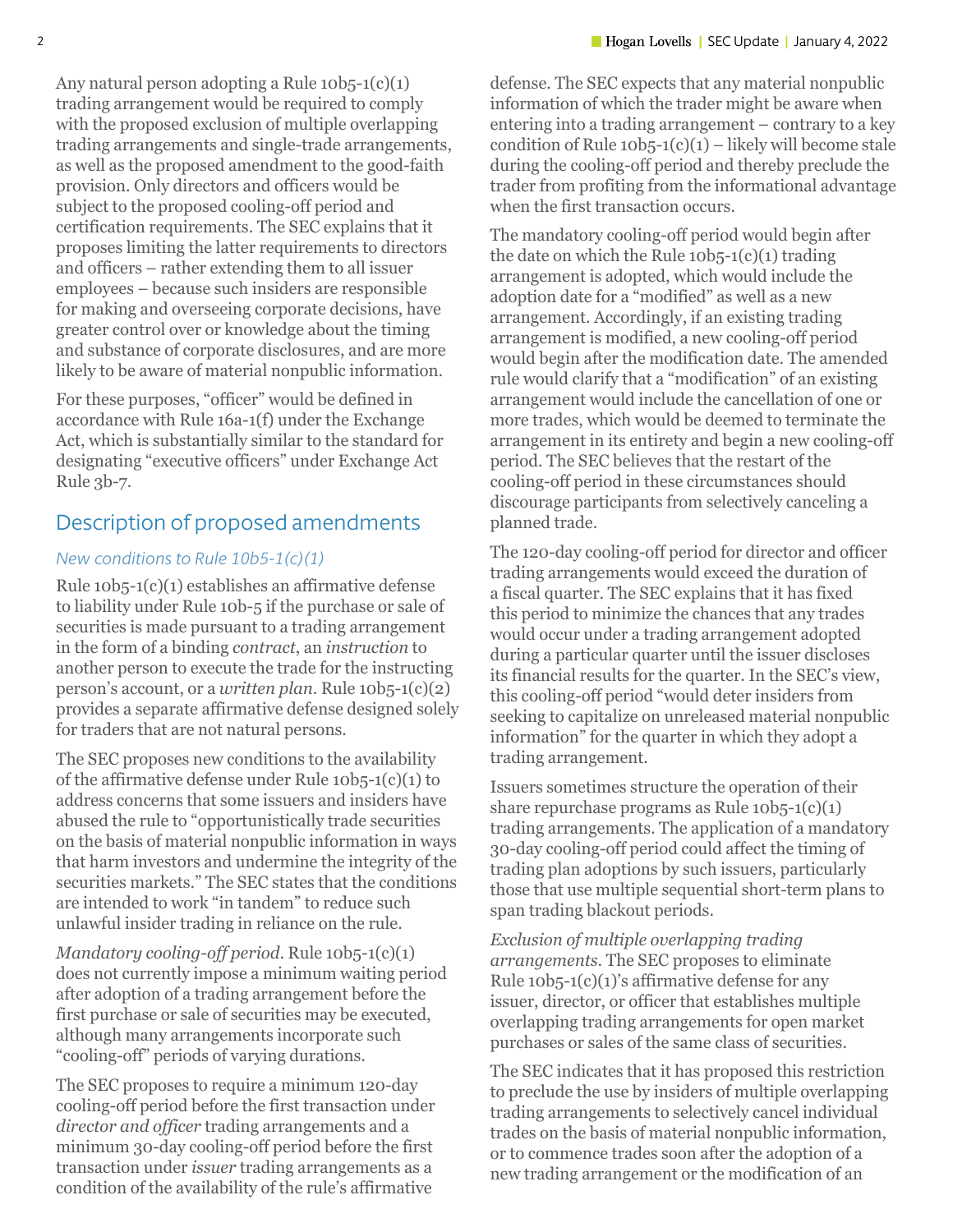existing trading arrangement. Under the proposed amendment, the rule's affirmative defense would not be available for trades under a trading arrangement when the trader maintains another trading arrangement, or subsequently enters into a new trading arrangement, for open market purchases or sales of the same class of securities.

The proposed exclusion of multiple overlapping trading arrangements would not apply to trades in different classes of securities. The SEC elaborates that, as a result, a trading arrangement for open market transactions in Class A common stock and an overlapping trading arrangement for Class B common stock or for preferred stock would not be subject to the exclusion.

The exclusion also would not apply to transactions in which directors, officers, or employees acquire or sell securities for themselves directly from the issuer, such as through their participation in employee stock ownership plans or dividend reinvestment plans (to the extent such plans are effected through Rule  $10b5-1(c)(1)$ trading arrangements), since such transactions are not executed by these participants in the open market.

*Limitation of single-trade arrangements*. In its release the SEC cites studies concluding that transactions under Rule  $10b5-1(c)(1)$  trading arrangements that cover a single trade are "consistently loss avoiding" for the traders and often precede declines in the issuer's stock price, which suggests to the SEC that the traders are executing "one-off," ad hoc trades based on material nonpublic information.

To address this abuse, the SEC proposes to limit Rule  $10b5-1(c)(1)$ 's affirmative defense to a transaction under only one single-trade plan during any consecutive 12-month period. Under the proposed amendment, the defense would not be available for a single-plan trade if, during the prior 12-month period, the trader had executed a trading arrangement that effected the purchase or sale of the total amount of securities in a single transaction.

*Expansion of good-faith requirement*. The Rule  $10b5-1(c)(1)$  affirmative defense is available only if a trading arrangement was "entered into in good faith and not as part of a plan or scheme to evade" the rule's prohibitions. The SEC proposes to add a condition that the trading arrangement also be "operated" in good faith throughout the duration of the arrangement.

The current requirement to enter into a trading arrangement in good faith has been used to evaluate practices such as the cancellation or modification of trading arrangements that may indicate a lack of good faith in certain circumstances. Although the

SEC identifies those particular practices as potentially violative of the augmented good-faith standard, it highlights the application of the proposed new condition to the timing of disclosures by the issuer during the term of the trading arrangement. The SEC cautions that, under the new requirement to operate a trading agreement in good faith, the rule's affirmative defense would not be available to insiders who use "their influence to affect the timing of a corporate disclosure to occur before or after a planned trade under a trading arrangement to make such trade more profitable or to avoid or reduce a loss."

*Director and officer certifications*. The SEC proposes to require directors and officers to certify to the issuer in writing at the time of the adoption of a new or modified Rule  $10b5-1(c)(1)$  trading arrangement, as a condition to the availability of the rule's affirmative defense, that they:

- are not aware of material nonpublic information about the issuer or its securities, and
- are adopting the contract, instruction, or written plan in good faith and not as part of a plan or scheme to evade the prohibitions of Exchange Act Section 10(b) and Rule 10b-5.

The SEC confirms that the personal certification would not be required if the director or officer terminates an existing trading arrangement and does not enter into a new or modified trading arrangement.

The SEC intends the certification requirement to "reinforce" the "cognizance" of the certifying directors and officers of the good-faith requirement under Rule  $10b5-1(c)(1)$  and of their obligation not to adopt a trading arrangement while aware of material nonpublic information. The SEC emphasizes that although a director or officer may consult legal counsel on the meaning of the terms "material" and "nonpublic information," the completion of the related certification would require a "fact-specific analysis" and should represent the trader's "personal determination" that the trader is not aware of material nonpublic information.

The certifying trader would be required to retain a copy of the certification for ten years, which the SEC observes is the period that coincides with the statutes of limitations that govern the SEC's ability to seek certain remedies for insider trading claims. The SEC clarifies that the proposed amendment would not require the trader to file a copy of the certification with the SEC, and that the certification would not constitute an independent basis of director or officer liability under Exchange Act Section 10(b) and Rule 10b-5.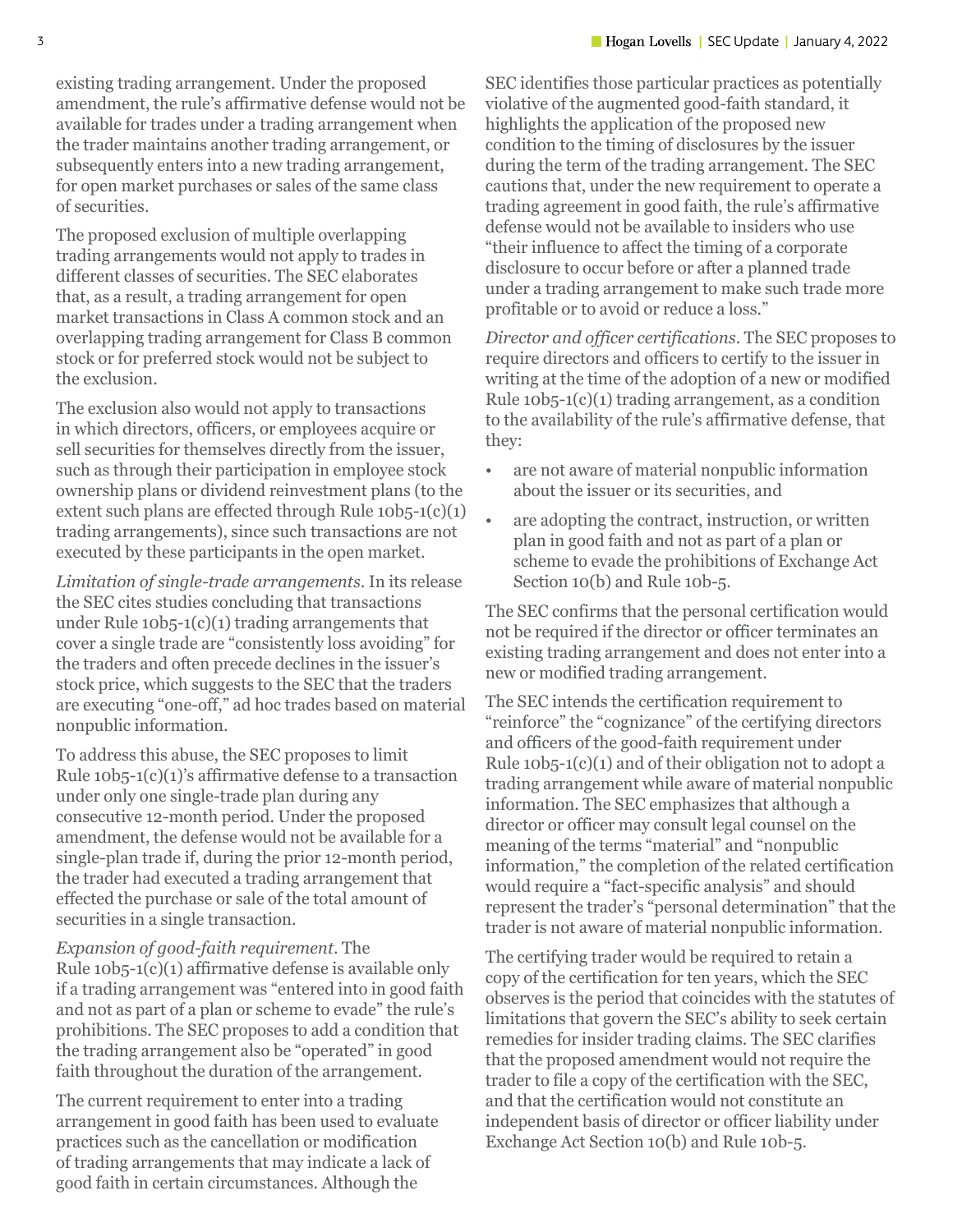#### *New disclosure requirements*

The SEC's rulemaking is directed at curbing unlawful insider trading conducted outside of, as well as pursuant to, Rule 10b5-1 trading arrangements. In addition to adding new conditions to Rule  $10b5-1(c)(1)$ , the proposed amendments aim to curb such insider trading by requiring issuers and insiders to provide investors with an array of new disclosures about trading arrangements, securities transactions, and compliance policies. The SEC expects that the disclosures would enable investors to assess whether those parties may have incentives to engage, or may be engaging, in trading and other securities transactions on the basis of material nonpublic information, and thereby would help to deter fraudulent conduct in violation of Exchange Act Section 10(b) and Rule 10b-5.

*Quarterly reporting of Rule 10b5-1(c) and non-Rule 10b5-1(c) trading arrangements*. The SEC proposes to adopt a new Item 408 of Regulation S-K, which would be the source of the new disclosure requirements in periodic reports. Issuers would be required to tag information specified by Item 408 in Inline XBRL.

Proposed Item 408(a) and related form amendments would require issuers to disclose the following information in each quarterly report on Form 10-Q and, for the fourth fiscal quarter, annual report on Form 10-K:

- whether during the last fiscal quarter *the issuer* has adopted or terminated any contract, instruction, or written plan to purchase securities of the issuer, whether or not in reliance on Rule 10b5-1(c), and the material terms of any such arrangement, including the date of adoption or termination, duration, and the aggregate amount of securities to be sold or purchased pursuant to the arrangement; and
- whether during the last fiscal quarter any *director or officer* has adopted or terminated any such trading arrangement, the name and title of each affected director and officer, and the material terms of any such arrangement, consistent with the material terms to be disclosed regarding any issuer trading arrangement.

The proposed amendment states that any modification or amendment of a prior contract, instruction, or written plan would be deemed to constitute the termination of that prior trading arrangement and the adoption of a new trading arrangement.

The SEC believes that these disclosures would enable investors to assess whether and, if so, how issuers monitor trading by their insiders and how the trading

arrangements are being used. As an example, the SEC observes that if a report describes the termination of a trading arrangement, the disclosure could provide investors and the SEC "with important information about the potential misuse of inside information if the termination coincides with the release of material nonpublic information by the issuer."

*Annual disclosure of insider trading policies and procedures*. Under new Item 408(b) of Regulation S-K, issuers would be required to disclose annually whether they have adopted insider trading policies and procedures that are reasonably designed to promote compliance with insider trading laws, rules, and regulations, and any applicable listing standards, and, if they have adopted such policies and procedures, to describe them. The SEC emphasizes that, in describing their insider trading policies and procedures, issuers should "endeavor to provide detailed and meaningful information" from which investors can assess their sufficiency to prevent unlawful trading on the basis of material nonpublic information and how the issuer enforces compliance with the relevant requirements.

Any issuer that has not adopted insider policies and procedures would be required to disclose why it has not done so.

Domestic issuers would be required to include this disclosure in their annual reports on Form 10-K and proxy and information statements on Schedules 14A and 14C, while foreign private issuers would be obligated to provide analogous disclosure in their annual reports on Form 20-F under a new Item 16J of that form.

*Identification of Rule 10b5-1(c) and non-Rule 10b5-1(c) transactions on Forms 4 and 5*. The SEC proposes amending Forms 4 and 5 filed pursuant to Exchange Act Section 16(a) to add as a mandatory disclosure requirement a "checkbox" in which the filer would indicate whether a sale or purchase reported on the form was made pursuant to a Rule 10b5-1(c) trading arrangement and would provide the date of adoption of the trading arrangement. The filer would have the option to furnish additional information about the transaction. The SEC states that it was persuaded to include the new requirement in response to comments on an earlier proposal to amend Forms 4 and 5 that mandatory disclosure of this type would help investors determine whether Rule 10b5-1(c) trading arrangements "are being used to engage in opportunistic trading on the basis of insider information."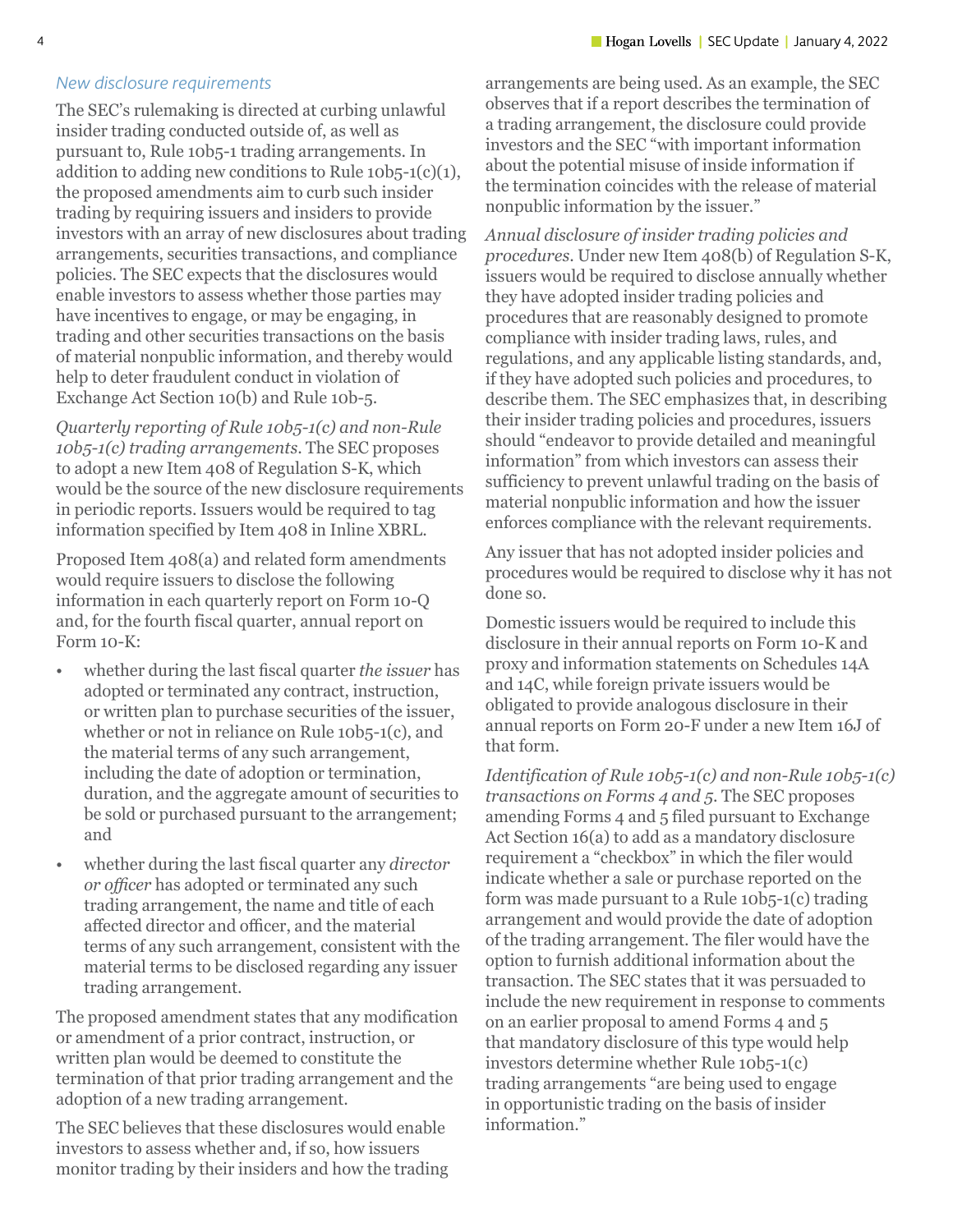The SEC also proposes to add a second, optional checkbox in which the filer could disclose whether the transaction reported on the form was made pursuant to a trading arrangement that was not conducted in reliance on Rule 10b5-1(c).

*Disclosure regarding option grants and similar instruments*. The SEC proposes to amend its existing executive compensation rules to add disclosure regarding option grants and certain other equity awards under a new paragraph (x) of Item 402 of Regulation S-K.

The new requirement responds to a concern that the current rules do not provide investors with adequate information "regarding an issuer's policies and practices on stock option awards timed to precede or follow the release of material nonpublic information." The new disclosure requirements also would apply to grants of stock appreciation rights and other "similar instruments," which the SEC refers to in its release as instruments that have "option-like" features.

To identify if it has granted any timed options, an issuer would be required to include in its annual executive compensation disclosure a new table on option awards to named executive officers or directors that were granted within 14 calendar days before, or 14 calendar days after, the filing of a periodic report, an issuer share repurchase, or the filing or furnishing of a current report on Form 8-K that discloses material nonpublic information, including earnings information. The table would be required to present, with respect to each such option award, information regarding the number of securities underlying the award, the date of grant, the grant date fair value, and the option exercise price. The table also would show the market value of the underlying securities on the trading day before the disclosure of material nonpublic information (if the awards were made within 14 calendar days before such disclosure) or on the trading day after the disclosure of material nonpublic information (if the awards were made within 14 calendar days after such disclosure).

The new table, together with enhanced narrative disclosure, is intended to provide shareholders with "a full and complete picture of any spring-loaded or bullet-dodging option grants during the fiscal year." The new item also would require the issuer to describe – in its Compensation Discussion and Analysis if it is subject to CD&A requirements – its option grant policies and practices regarding the timing of option grants and the release of material nonpublic information. The disclosure would be required to specify how the board of directors determines when to grant options and whether, and if so, how, the board

or compensation committee takes material nonpublic information into account when determining the timing and terms of an award.

Issuers would be required to present the new disclosure in annual reports on Form 10-K (which may be incorporated by reference to disclosure in the annual proxy statement) and in proxy and information statements relating to director elections, shareholder approval of new compensation plans, and advisory (say-on-pay) votes to approve executive compensation. Issuers would be required to tag the information specified by Item 402(x) in Inline XBRL.

*Reporting of gifts on Form 4*. Current reporting requirements under Exchange Act Rule 16a-3 permit a filer to report any bona fide gift of equity securities on Form 5, which must be filed within 45 days after the issuer's fiscal year in which the gift was made. The SEC states that the deferred reporting "may allow insiders to engage in problematic practices involving gifts of securities," including "opportunistically timing gifts of securities while aware of material nonpublic information relating to such securities." To address this concern, the SEC proposes to require any Section 16 filer making a gift of the issuer's securities to report the gift on Form 4 before the end of the second business day following the date of execution of the transaction.

### Looking ahead

If adopted in the form proposed, the rule amendments would require sensitive disclosures and expose the operation of important compliance policies and procedures, as well as related corporate governance practices, to regulatory and investor scrutiny. Issuers and their directors and officers would be well served to consider early the implications of the potential changes, since the proposal's abbreviated 45-day comment period suggests that the SEC may move quickly to adopt the new requirements.

The SEC acknowledges that the proposed changes to Rule  $10b5-1(c)(1)$ , which would narrow the conditions under which the rule's affirmative defense would be available, could reduce the rule's appeal to some issuers and insiders. As the SEC also notes, however, traders choosing not to rely on Rule 10b5-1(c) in purchasing or selling securities may incur other costs. These could include their inability to have transactions executed during trading blackout periods, additional costs to determine whether proposed trades may be conducted in compliance with the federal securities laws and SEC rules, and a potential increase in legal liability risk.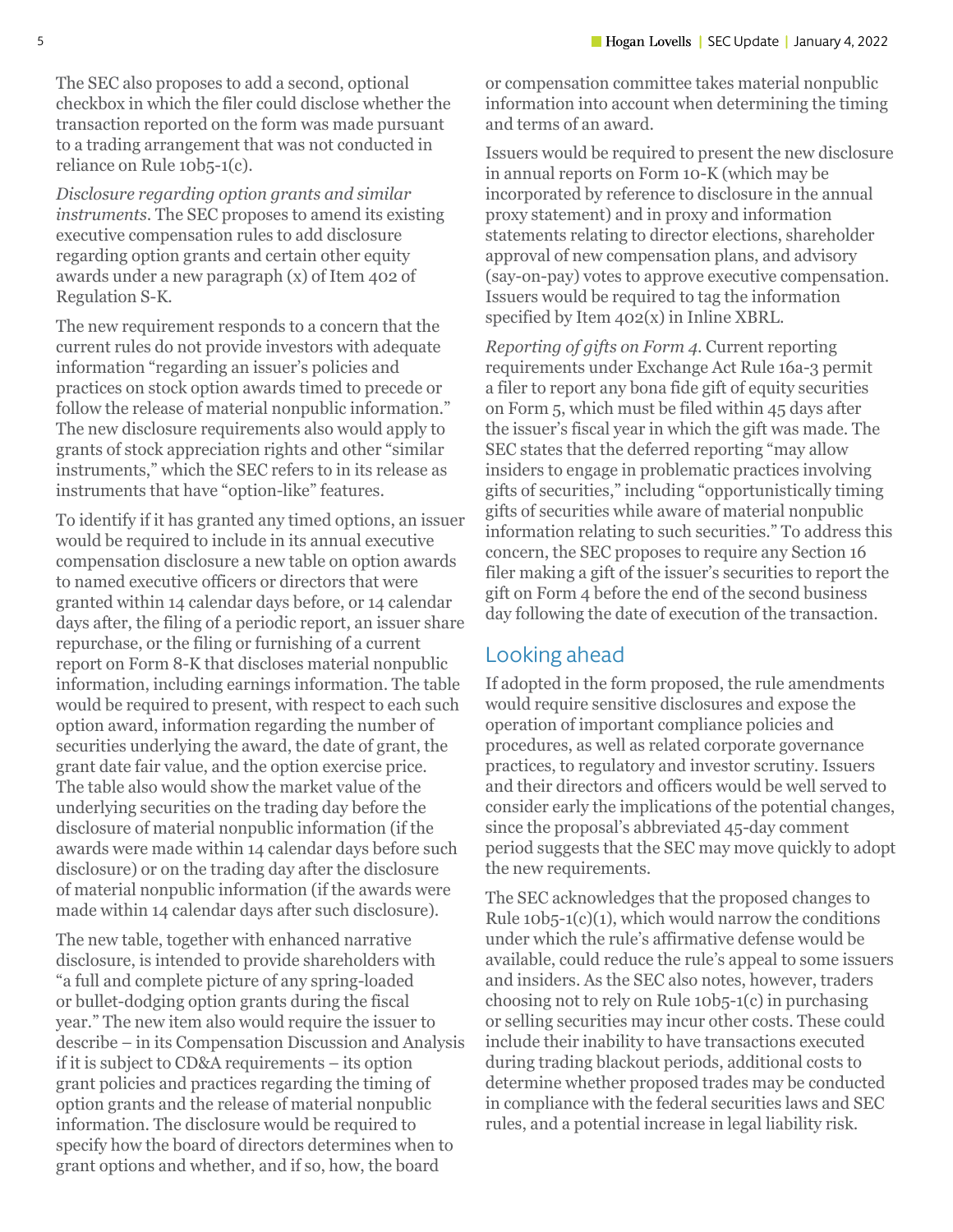Alan L. Dye (co-editor) Partner, Washington, D.C. T +1 202 637 5737

alan.dye[@hoganlovells.com](mailto:alan.dye%40hoganlovells.com?subject=)

The SEC intends its disclosure reforms to incentivize issuers and insiders to take measures to eschew securities transactions that could be seen as allowing them to profit from material nonpublic information. The operation of this incentive is evident in the proposed amendment that would require issuers to disclose whether they have adopted insider trading policies and procedures prohibiting such transactions, which can be expected to motivate some issuers that have not adopted such policies and procedures to do so. This regulatory technique has shaped other elements of the SEC's proposed disclosure package, which could elicit disclosures about the timing and substance of securities transactions that may draw negative attention from investors and the SEC. Accordingly, any preparation for compliance with the new disclosure requirements should be undertaken together with a wide-ranging review of the adequacy of corporate policies and practices that are designed to promote lawful trading activity.

*This SEC Update is a summary for guidance only and should not be relied on as legal advice in relation to a particular transaction or situation. If you have any questions or would like any additional information regarding this matter, please contact your relationship partner at Hogan Lovells or any of the lawyers listed in this update.* 

### **Contributors**







Richard Parrino (co-editor) Partner, Washington, D.C. T +1 202 637 5530 [richard.parrino@hoganlovells.com](mailto:richard.parrino%40hoganlovells.com?subject=)

C. Alex Bahn Partner, Washington, D.C., Philadelphia T +1 202 637 6832 (Washington, D.C.) T +1 267 675 4619 (Philadelphia) [alex.bahn@hoganlovells.com](mailto:alex.bahn%40hoganlovells.com?subject=)



John B. Beckman Partner, Washington, D.C. T +1 202 637 5464 [john.beckman@hoganlovells.com](mailto:john.beckman%40hoganlovells.com?subject=)



Kevin K. Greenslade Partner, Northern Virginia T +1 703 610 6189 [kevin.greenslade@hoganlovells.com](mailto:kevin.greenslade%40hoganlovells.com?subject=)





Tiffany Posil Partner, Washington, D.C. T +1 202 637 3663 [tiffany.posil@hoganlovells.com](mailto:tiffany.posil%40hoganlovells.com?subject=)

Abigail C. Smith Partner, Washington, D.C. T +1 202 637 4880 abigail.smith[@hoganlovells.com](mailto:abigail.smith%40hoganlovells.com?subject=)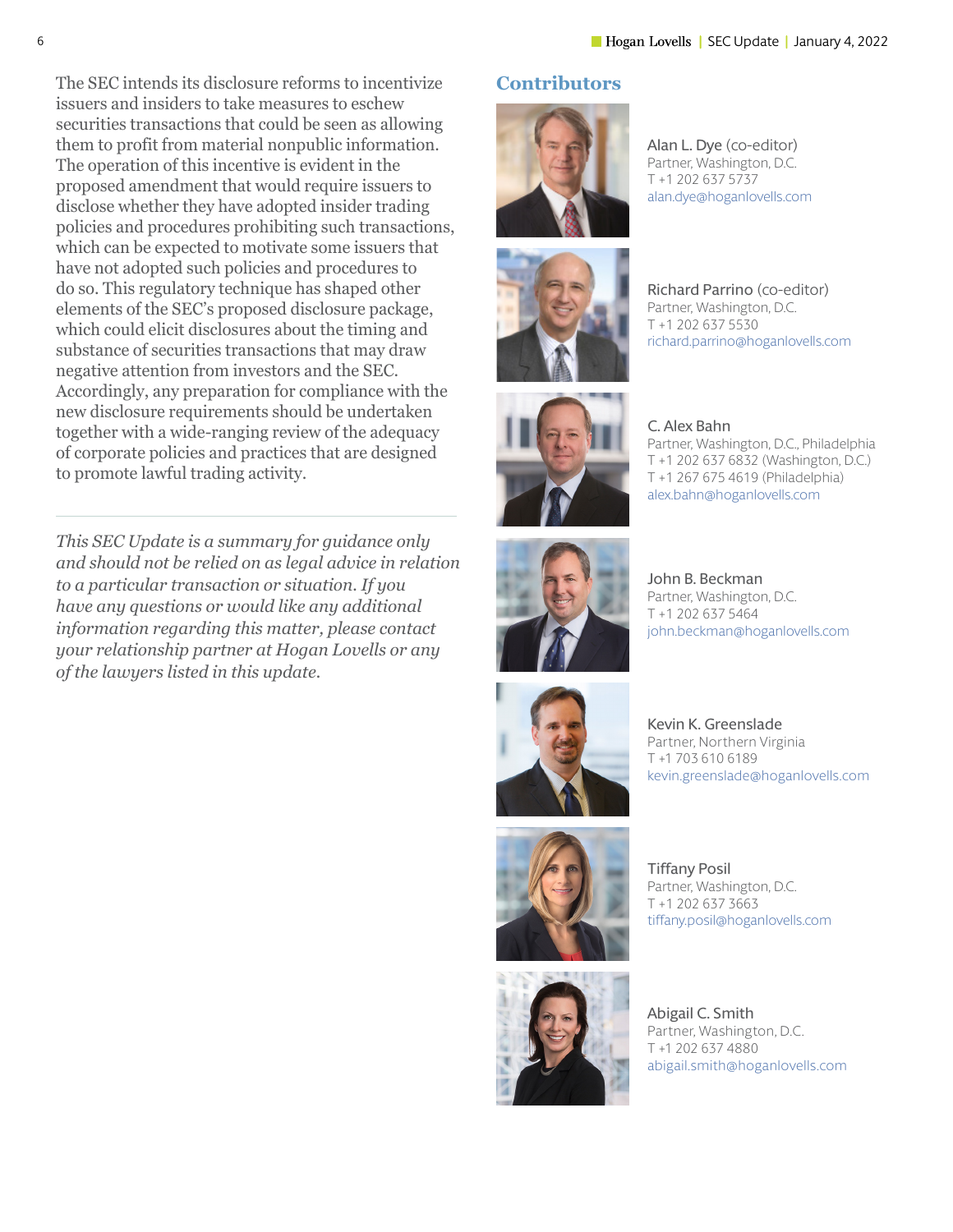#### **The Section 2008 12 | SEC Update | January 4, 2022**

### Additional contacts

Steven J. Abrams Partner, Philadelphia T +1 267 675 4671 [steve.abrams@hoganlovells.com](mailto:steve.abrams%40hoganlovells.com?subject=)

Glenn C. Campbell Partner, Baltimore, Washington, D.C. T +1 410 659 2709 (Baltimore) T +1 202 637 5622 (Washington, D.C.) [glenn.campbell@hoganlovells.com](mailto:glenn.campbell%40hoganlovells.com?subject=)

Paul Hilton Partner, Denver, New York T +1 303 454 2414 (Denver) T +1 212 918 3514 (New York) [paul.hilton@hoganlovells.com](mailto:paul.hilton%40hoganlovells.com?subject=)

Paul D. Manca Partner, Washington, D.C. T +1 202 637 5821 [paul.manca@hoganlovells.com](mailto:paul.manca%40hoganlovells.com?subject=)

Richard Schaberg Partner, Washington, D.C., New York T +1 202 637 5671 (Washington, D.C.) T +1 212 918 3000 (New York) [richard.schaberg@hoganlovells.com](mailto:richard.schaberg%40hoganlovells.com?subject=)

Stephen M. Nicolai Counsel, Philadelphia T +1 267 675 4642 stephen.nicolai[@hoganlovells.com](mailto:stephen.nicolai%40hoganlovells.com?subject=) Richard B. Aftanas Partner, New York T +1 212 918 3267 [richard.aftanas@hoganlovells.com](mailto:richard.aftanas%40hoganlovells.com?subject=)

David Crandall Partner, Denver T +1 303 454 2449 david.crandal[l@hoganlovells.com](mailto:david.crandall%40hoganlovells.com?subject=)

Eve N. Howard Partner, Washington, D.C. T +1 202 637 5627 [eve.howard@hoganlovells.com](mailto:eve.howard%40hoganlovells.com?subject=)

Michael E. McTiernan Partner, Philadelphia T +1 202 637 5684 [michael.mctiernan@hoganlovells.com](mailto:michael.mctiernan%40hoganlovells.com?subject=)

Michael J. Silver Partner, New York, Baltimore T +1 212 918 8235 (New York) T +1 410 659 2741 (Baltimore) [michael.silver@hoganlovells.com](mailto:michael.silver%40hoganlovells.com?subject=) Jessica A. Bisignano Partner, Philadelphia T +1 267 675 4643 [jessica.bisignano@hoganlovells.com](mailto:jessica.bisignano%40hoganlovells.com?subject=)

John P. Duke Partner, Philadelphia, New York T +1 267 675 4616 (Philadelphia) T +1 212 918 5616 (New York) [john.duke@hoganlovells.com](mailto:john.duke%40hoganlovells.com?subject=)

William I. Intner Partner, Baltimore T +1 410 659 2778 [william.intner@hoganlovells.com](mailto:william.intner%40hoganlovells.com?subject=)

Brian C. O'Fahey Partner, Washington, D.C. T +1 202 637 6541 [brian.ofahey@hoganlovells.com](mailto:brian.ofahey%40hoganlovells.com?subject=)

Andrew S. Zahn Partner, Washington, D.C. T +1 202 637 3658 [andrew.zahn@hoganlovells.com](mailto:andrew.zahn%40hoganlovells.com?subject=) David W. Bonser Partner, Washington, D.C. T +1 202 637 5868 [david.bonser@hoganlovells.com](mailto:david.bonser%40hoganlovells.com?subject=)

Allen Hicks Partner, Washington, D.C. T +1 202 637 6420 [allen.hicks@hoganlovells.com](mailto:allen.hicks%40hoganlovells.com?subject=)

Bob Juelke Partner, Philadelphia T +1 267 675 4615 [bob.juelke@hoganlovells.com](mailto:bob.juelke%40hoganlovells.com?subject=)

Leslie (Les) B. Reese, III Partner, Washington, D.C. T +1 202 637 5542 [leslie.reese@hoganlovells.com](mailto:leslie.reese%40hoganlovells.com?subject=)

Tifarah Roberts Allen Counsel, Washington, D.C. T +1 202 637 5427 [tifarah.allen@hoganlovells.com](mailto:tifarah.allen%40hoganlovells.com?subject=)